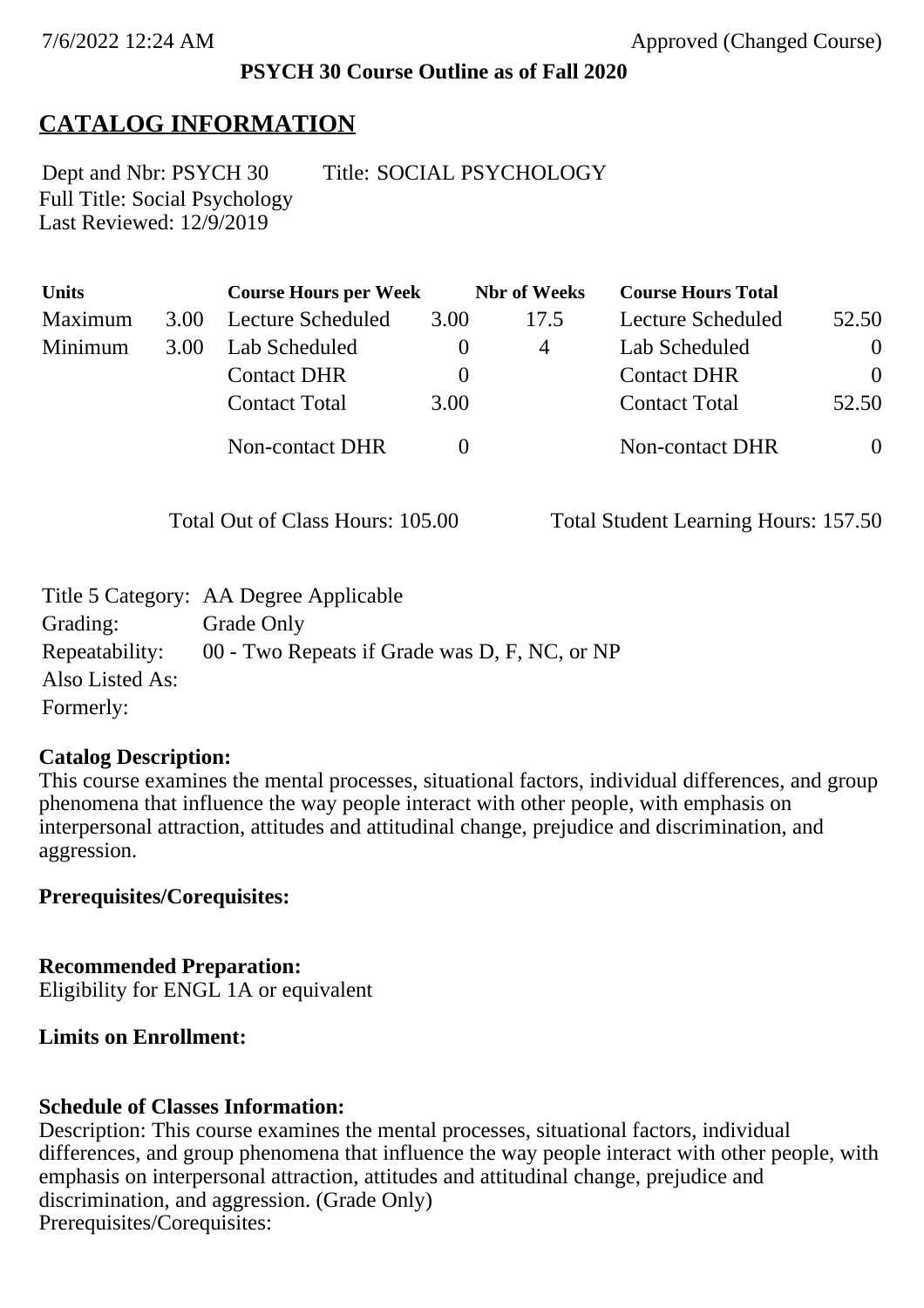# **ARTICULATION, MAJOR, and CERTIFICATION INFORMATION:**

| <b>AS Degree:</b><br>Area                                           |                                 |                                                              |                                          | Effective:                    | Inactive:        |
|---------------------------------------------------------------------|---------------------------------|--------------------------------------------------------------|------------------------------------------|-------------------------------|------------------|
| <b>CSU GE:</b>                                                      | D<br><b>Transfer Area</b>       |                                                              | Social and Behavioral Sciences Fall 1981 | Effective:                    | Inactive:        |
|                                                                     | D                               | <b>Social Science</b><br>Psychology<br><b>Social Science</b> |                                          | <b>Fall 2010</b><br>Fall 1991 | <b>Fall 2010</b> |
|                                                                     | D <sub>9</sub>                  |                                                              |                                          |                               |                  |
|                                                                     | D                               |                                                              |                                          |                               |                  |
|                                                                     | D <sub>1</sub>                  | Anthropology and Archeology                                  |                                          | Fall 1981                     | Fall 1991        |
|                                                                     | D4                              | <b>Gender Studies</b>                                        |                                          |                               |                  |
|                                                                     | D <sub>9</sub>                  | Psychology                                                   |                                          |                               |                  |
|                                                                     | D                               | <b>Social Science</b>                                        |                                          |                               |                  |
|                                                                     | D1                              | Anthropology and Archeology                                  |                                          |                               |                  |
|                                                                     | D4                              | <b>Gender Studies</b>                                        |                                          |                               |                  |
| IGETC:                                                              | <b>Transfer Area</b><br>4<br>4I | Social and Behavioral Science Fall 1981<br>Psychology        |                                          | Effective:                    | Inactive:        |
| <b>CSU Transfer: Transferable</b>                                   |                                 | Effective:                                                   | Fall 1981                                | Inactive:                     |                  |
| <b>UC Transfer:</b> Transferable                                    |                                 | Effective:                                                   | Fall 1981                                | Inactive:                     |                  |
| CID:<br>CID Descriptor:PSY 170<br><b>SRJC</b> Equivalent Course(s): |                                 | Introduction to Social Psychology<br>PSYCH <sub>30</sub>     |                                          |                               |                  |

## **Certificate/Major Applicable:**

[Both Certificate and Major Applicable](SR_ClassCheck.aspx?CourseKey=PSYCH30)

## **COURSE CONTENT**

### **Student Learning Outcomes:**

Upon completion of the course, students will be able to:

- 1. Describe and analyze the theories and areas in Social Psychology
- 2. Evaluate the assets, limitations, and ethics of the various research designs and explain how research findings can be generalized across time and cultures.

## **Objectives:**

Students will be able to:

- 1. Discuss the major psychological research theories in the field of social psychology.
- 2. With examples, describe and apply various types of research methods used for studying social behavior.
- 3. Explain how individual personality characteristics (e.g., motivation, feelings, attitudes and cognitive processing) and environment (e.g., norms and cultural rules) interact to influence the individual's goals, beliefs and decision-making processes.
- 4. Compare and contrast the four core processes of social cognition (attention, interpretation,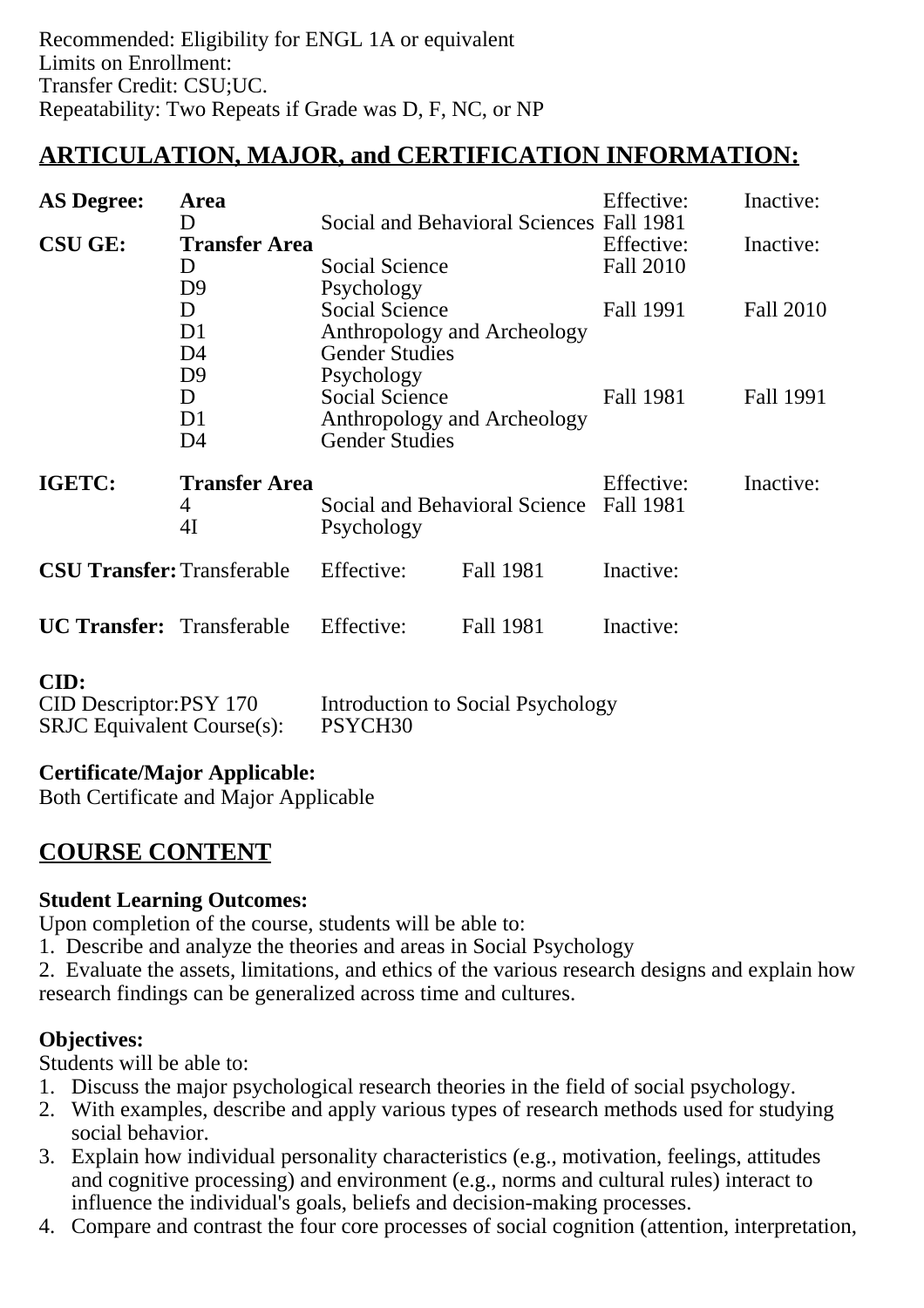judgment and memory).

- 5. Define self-presentation and analyze how self-presentation is important to appearing likable, appearing competent, and conveying status and power.
- 6. Distinguish the difference between persuasion and cognitive dissonance, and appraise how these concepts create attitude changes.
- 7. Differentiate among various types of social influences (e.g. conformity, compliance and obedience).
- 8. Discuss reasons for obtaining mates and reasons for ending relationships.
- 9. Compare and contrast the genetic, neural and chemical, and social situational influences of aggression and aggressive behaviors.
- 10. Provide definitions, causes, and ways of reducing stereotypes, prejudice and discrimination.
- 11. Evaluate how theories of cooperation/conflict, competition/altruism, and conservation/short-sighted selfishness positively and negatively affect the immediate and global environment in which people live.

## **Topics and Scope:**

- I. Introduction to Social Psychology
- II. Methodology: Research Methods
- III. Social Cognition: How We Think About the Social World
- IV. Social Perception: How We Come to Understand Other People
- V. The Self: Understanding Ourselves in a Social Context
- VI. Social Influence
	- A. Conformity
	- B. Compliance
	- C. Obedience
- VII. Attitudes and Attitude Change: Influencing Thoughts and Feelings
- VIII. Interpersonal Attraction: First Impressions to Close Relationships
- IX. Prosocial Behavior: Understanding Why People Help Other People
- X. Aggression: Understanding Why People Hurt Other People and Prevention
- XI. Prejudices, Stereotyping and Discrimination
	- A. Causes
	- B. Cures
- XII. Group Processes: Influences in Social Groups
- XIII. Social Dilemmas
	- A. Conflict
	- B. Cooperation
	- C. Resolution

XIV. Integrating Social Psychology: Attaining a Sustainable Future

## **Assignment:**

- 1. Read approximately 35 pages per week
- 2. Writing assignment that may include research, experiential, response, or project for a minimum of 1,250 words
- 3. Quizzes, exams, and a final
- 4. Oral presentation and/or group project may be assigned

## **Methods of Evaluation/Basis of Grade:**